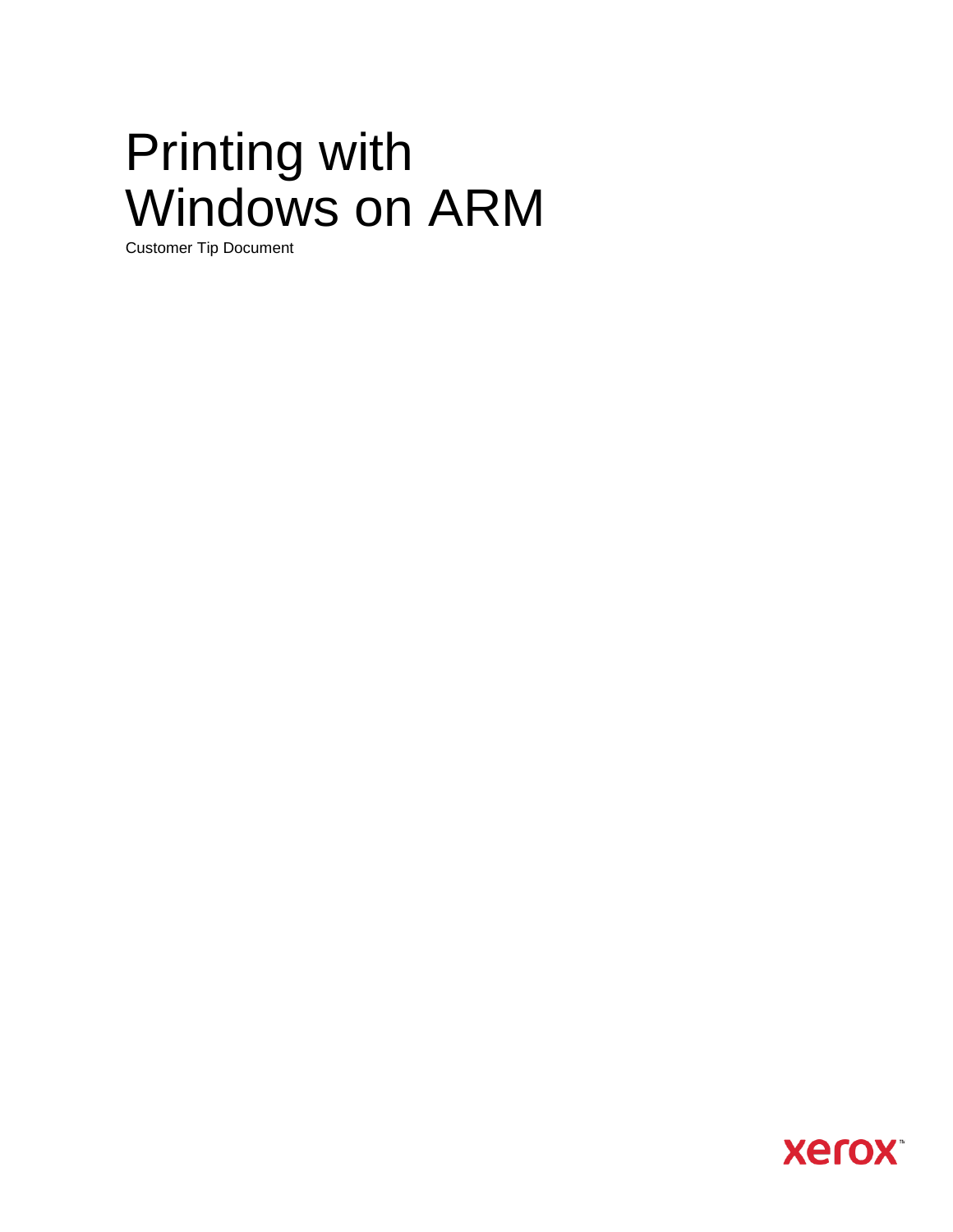© 2022 Xerox Corporation. All rights reserved. Xerox® is a trademark of Xerox Corporation in the United States and/or other countries. BR34690

Other company trademarks are also acknowledged.

dc22rn4078 Document Version: 3.0 (March 2022).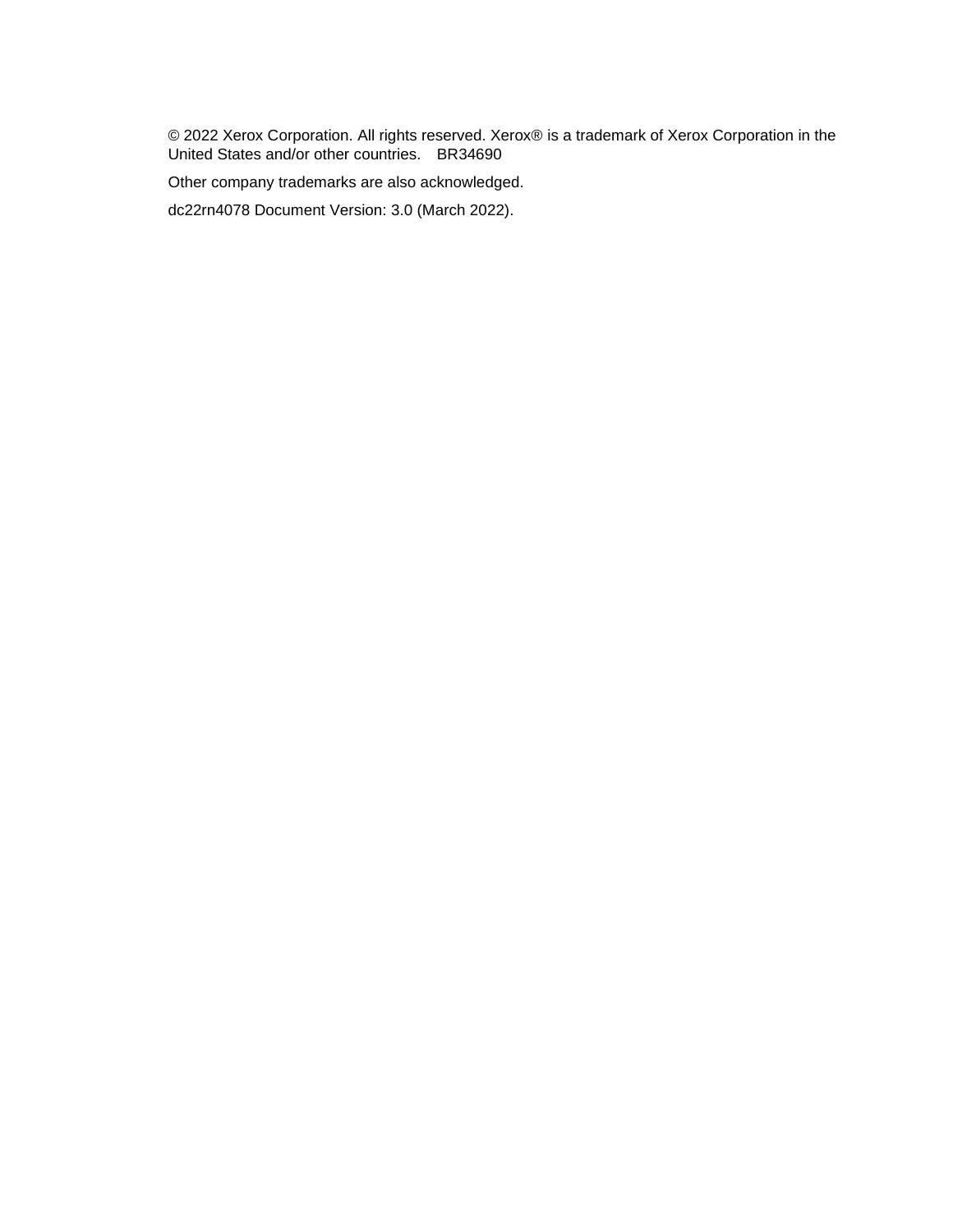### Preface

This document is intended to provide an overview of the compatibility of Xerox<sup>®</sup> print and scan software with Windows systems powered by ARM64 processor-based devices (such as MS Surface Pro X, Lenovo Flex 5G, and Acer Spin 7).

ARM-based devices are becoming more popular as individuals and enterprises increasingly recognize the potential cost benefits. Microsoft's® offering of Windows on ARM has especially driven adoption of ARM for many. This document is to help those users get up and printing with their Windows on ARM devices. For more on MS support of this new processor class, refer to [https://docs.microsoft.com/en-us/windows/arm/.](https://docs.microsoft.com/en-us/windows/arm/)

If you experience problems that cannot be resolved by following the tips in this document, then please contact [Xerox customer support.](https://www.xerox.com/en-us/about/contact-us)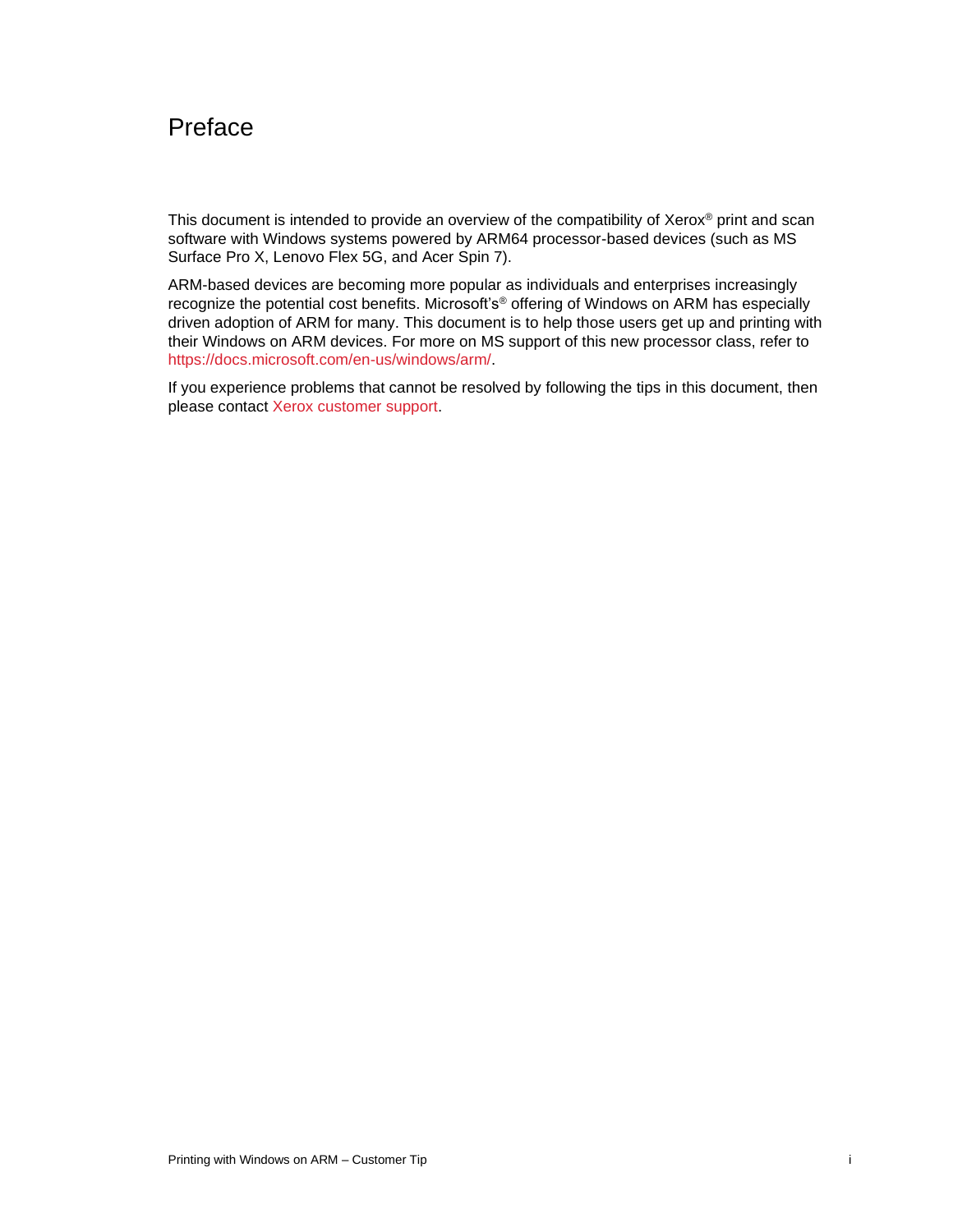## Contents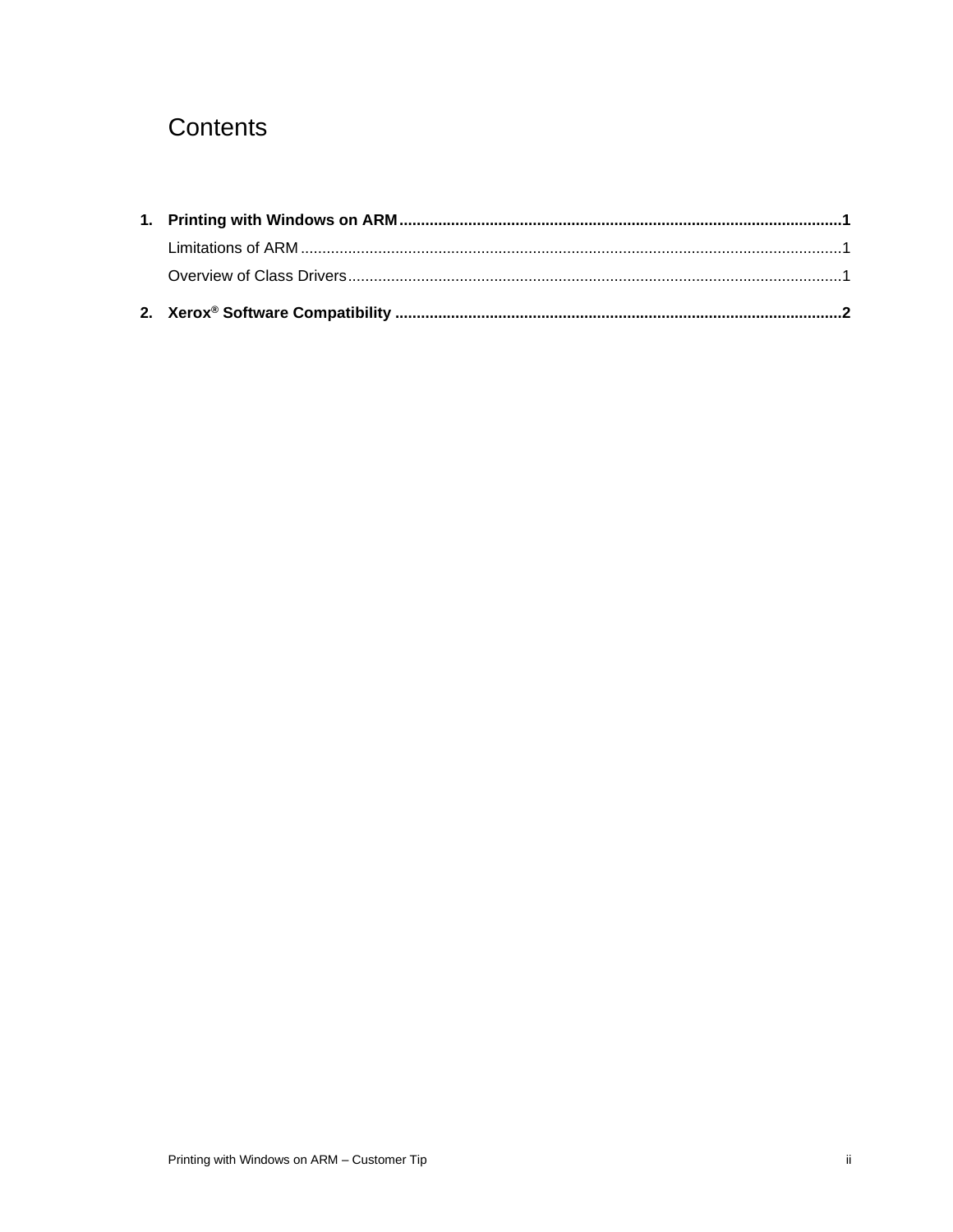## <span id="page-4-0"></span>1. Printing with Windows on ARM

#### <span id="page-4-1"></span>Limitations of ARM

According to Microsoft, Windows on ARM can only utilize drivers that have been compiled to match the ARM64 architecture; it cannot use drivers built for the x86 or x64 processor architectures. This means that most of the print drivers designed for other versions of Windows will not work for Windows on ARM. However, Printer Class Drivers can offer basic printing capabilities for Windows on ARM.

#### <span id="page-4-2"></span>Overview of Class Drivers

Class Drivers are V4 print drivers which are embedded in the Windows operating system. These drivers offer limited functionality and rely on the Microsoft User Interface (UI). They do not have the Xerox® Printer Driver interface. These drivers can be identified by the words 'Class Driver' in their name.

#### **ADDING A PRINTER USING WINDOWS ADD PRINTER WIZARD:**

- 1. Open **Control Panel** > **Hardware and Sound** > **Devices and Printers**
- 2. Select **Add a printer** which will search for printers on the network.
	- a. If none are found, you will be able to add the printer by selecting **The printer that I want isn't listed**

| The printer that I want isn't listed |  |  |  |  |  |
|--------------------------------------|--|--|--|--|--|

- 3. Select **Add a local printer or network printer with manual settings**
	- a. Select **Create a new Port > Standard TCP/IP Port**.
	- b. Enter the IP address of the printer you'd like to install.
	- c. Uncheck **Query the printer and automatically select the driver to use.**
- 4. On the **Install the printer driver** page, under **Manufacturer**, click **Microsoft** and select the desired Microsoft Class Driver.
	- a. Choose the class driver that most closely matches the printer you are installing. The most widely compatible is the **Microsoft IPP Class Driver**. Other widely compatible drivers are:
		- Microsoft PCL6 Class Driver
		- Microsoft PS Class Driver

**Note:** If no applicable Class Drivers are listed, selecting **Windows Update** will refresh the list of available drivers from the Windows Update server.

| Manufacturer | Printers                         |  |  |  |
|--------------|----------------------------------|--|--|--|
| Brother      | Microsoft MS-XPS Class Driver 2  |  |  |  |
| Microsoft    | Microsoft OpenXPS Class Driver   |  |  |  |
|              | Microsoft OpenXPS Class Driver 2 |  |  |  |
|              | Microsoft PCL6 Class Driver      |  |  |  |
|              | Microsoft PS Class Driver        |  |  |  |
|              | $f_1$ music m                    |  |  |  |
|              |                                  |  |  |  |